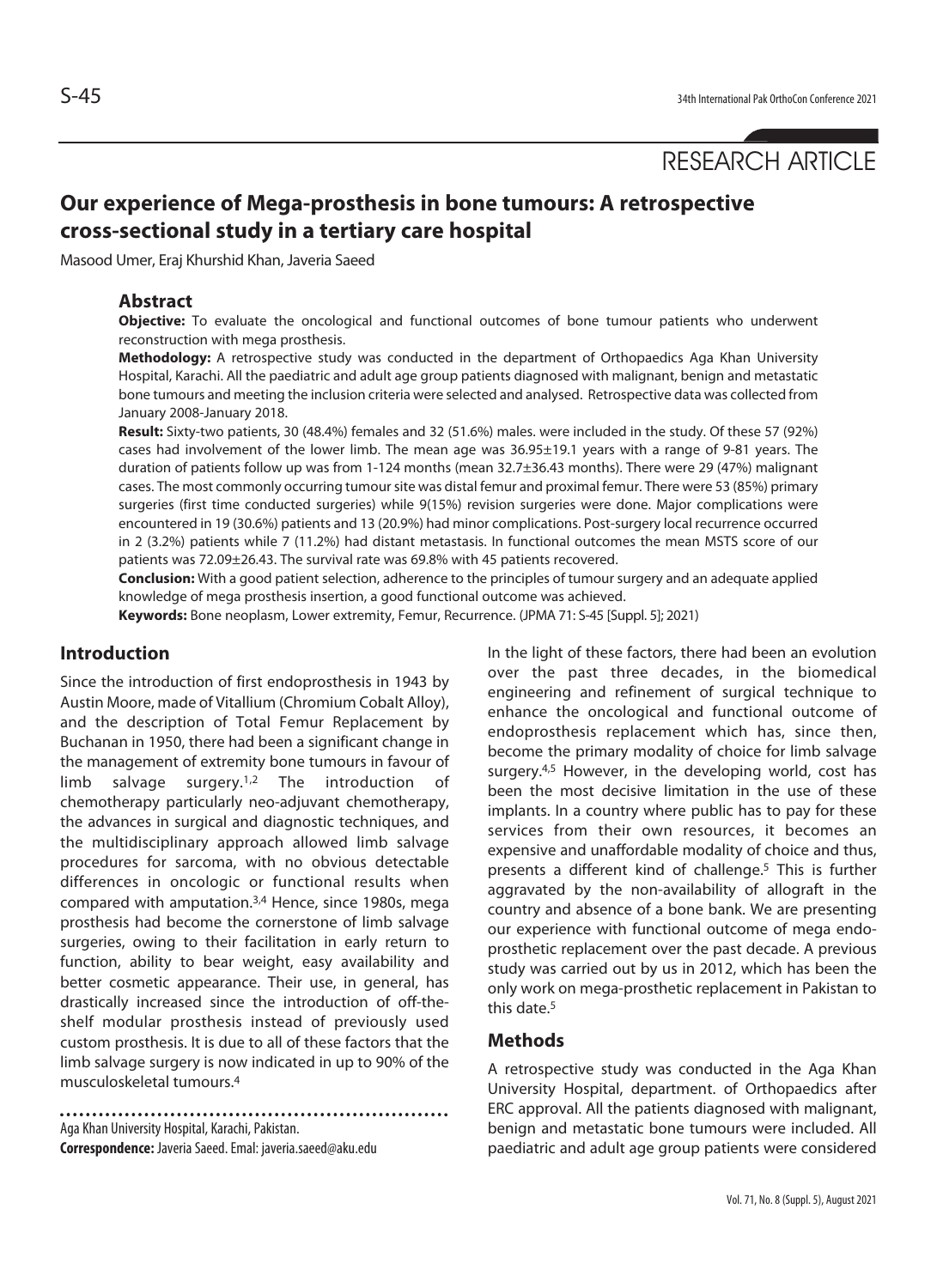eligible for inclusion in the study. The medical records of patients from January 2008 to January 2018 were reviewed and the follow-up was taken till October 2018. There were 58 patients who were included in study. For assessing functional outcomes in treated patients, Musculoskeletal Tumour Society (MSTS) scoring system was used. This system assigns numerical values (0-5) for each of six categories: pain, and function and emotional acceptance in the upper and lower extremities; supports, and walking and gait in the lower extremity; and hand positioning, and dexterity and lifting ability in the upper extremity.6 These values were added, and the functional score was presented as a percentage of the maximum possible score. The results were graded according to the following scale: excellent 75-100%; good 70-74%; moderate 60-69%; fair 50-59 %; and poor 50 % based on our previous study.2 Post-surgery complications and patient's status either with local disease or metastatic disease were noted. Data was analyzed on statistical software SPSS version 22. Frequencies and descriptive statistic were calculated for categorical quantitative variables respectively. Chi2- Test was run for analyzing associations among variables and P-value < 0.05 was considered as significant for finding associations among variables. Kaplan-Meier test was used for calculating survival status of patients.

#### **Results**

The study included 62 patients, 30 (48.4%) females and 32  $(51.6%)$  males with an average age of  $36.95±19.1$  years (Range: 9-81 years) and a mean follow up of 32.71±36.43 months (Range: 1-124 months). Regarding the nature of the tumour, 16 (25.4%) were benign while 29(47%) were malignant primary tumours, whereas, 17(27.4%) cases were of metastatic bone disease. Considering the

presentation of the disease, 6(9.7%) were recurrence of the tumour while 4(6.5%) were residual disease after marginal excision elsewhere. The remaining 52 (84.4%) cases belonged to the initial presentation group. The most frequent sites were proximal and distal femur, while there were 9 (15.3%) cases of proximal tibia and 5(8.5%) of proximal humerus. Regarding the nature of surgery, 53 (85%) cases had primary surgery while 9(15%) were undergoing revision of a failed implant. In terms of implant type, 30 (48.4%) patients underwent distal femur mega endoprosthesis, 22(35.5%) had proximal femur replacement with hip **Table-1:** Management of post-surgery complications.

| <b>Variables</b>                  | <b>No. of Patients</b> | Percentage |  |
|-----------------------------------|------------------------|------------|--|
| Non Operative                     | 13                     | 21         |  |
| Open/Closed Reduction             | 6                      | 9.6        |  |
| <b>Wound Debridement</b>          | 2                      | 3.2        |  |
| Wound Debridement + Flap Coverage | 4                      | 6.4        |  |
| Revision                          | 3                      | 4.8        |  |
| Amputation                        | 3                      | 4.8        |  |
| Others                            |                        | 3.2        |  |

arthroplasty, and 5(8%) had total femur replacement while 5 underwent proximal humerus replacement.

Regarding oncological outcome, margins were negative in all primary bone tumours. Two patients had local recurrence while 7 had distant metastasis. Four patients were lost to follow up, however, they remained disease free till their last documented follow up.

MSTS functional score was assessed in 34 patients, which gave a mean score of 72.09±26.43 (Range 27-100). Excellent outcome was achieved in 18, good outcome in 6, fair in 5 while poor outcome was reported in 6 cases. There was an inverse relationship between age and MSTS score which was significant with p<0.01. No significant difference was found in the functional score of hip and knee surgery patients or secondary to difference in gender.

Complications occurred in 32 patients with 19 having major complications which required prolonged hospital stay or readmissions, a second invasive intervention or a change in patient's functional status, while 13 patients had minor complications that required non-operative intervention without any change in functional status of



**Figure-1:** Types of post-surgery major complications. DVT: Deep Vein Thrombosis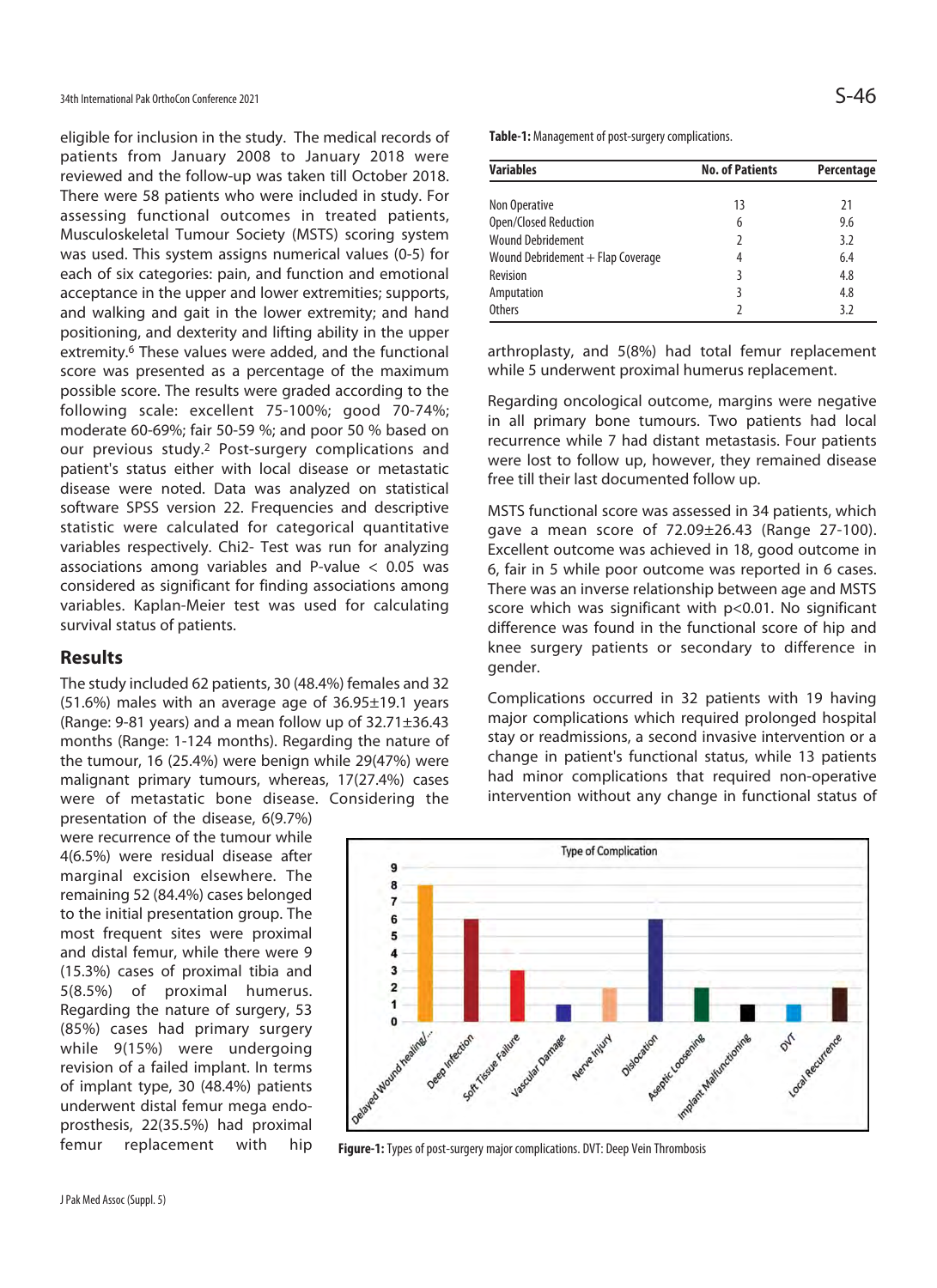

**Figure-2:** Survival curve of patients with regard to nature of tumor.

the patients. Major complications included deep infections, dislocation, aseptic loosening, soft tissue failure, neurovascular damage and local recurrence (Figure-1). For management of complications, 6 required open or closed reduction, 6 had wound debridement with 4 of them requiring additional flap coverage. Three patients needed revision surgery while three more ended up having amputation. One patient required tendon transfers for radial nerve injury (Table-1).

Out of the 62 patients, 17 expired thus the survival rate was 69.8%. Mean survival time was 76.3 months with standard error of 8.55. Survival rate of primary malignant bone tumours was 80% (Figure-2).

#### **Discussion**

The mean MSTS score was 72.09% and 52% patients had some complications in the presented study. A major complication was seen in 31% patients requiring a second invasive intervention or lead to a change in functional status. These included wound dehiscence, deep tissue infection, major neurovascular damage, aseptic loosening or dislocation. Minor complications as delayed wound healing, cellulitis and superficial infection requiring antibiotics therapy was encountered in 21% patients. Our mean functional score was comparable to our previous study.2 However, it remained lower than Tan et al. and Tunn et al. which were 78% and 77% respectively.7,8

Custom built prosthesis were introduced in 1949 initially by Stanmore, however, they gained popularity in 1970s because of the advent of neo-adjuvant chemotherapy and advancements in diagnostic modalities. Over the next decade, introduction of modular prosthesis ensured not only the easy availability and cheaper cost but also more flexibility during resection.<sup>7</sup> Moreover, though these implants have been introduced primarily for oncological indications but they have also been of paramount utilization in the event of revision surgeries with large osseous defects, aseptic loosening, peri-prosthetic fractures and pseudo-arthrosis.9

These custom prosthesis used to replace the femur, the hip joint, part of the pelvis, the knee joint, the humerus and shoulder joint, and parts of the ulna and radius which are the most common predilection sites of primary bone tumours.<sup>10</sup> In addition to these, custom and modular

implants have also been involved in management of metastatic bone disease particularly in the setting of a pathological fracture and wherever the intent is palliative.11,12 The most usual site, in case of metastatic disease, has been proximal femur.12

Mega-prosthetic reconstruction has many advantages. The load-bearing characteristics of prosthetic reconstruction surgery offer immediate postoperative stability and facilitate rapid rehabilitation. However, appropriate patient selection is paramount to obtain better and more consistent results. The involvement of major structures is considered an important factor in determination of limb salvage vs amputation. The decision is to be made once patients are re-evaluated after the neo-adjuvant treatment, through which, some patients who are not candidates of limb salvage initially, may experience shrinkage in tumour size and thus increase in chances of limb salvage. Another patient group is the one with poor prognostic factors like metastasis on presentation, bone metastatic disease and ineffective response to chemotherapy. Mega endoprosthetic reconstruction is a viable option in such patients to improve quality of life when compared to debilitating radical management, wherever there is a limited life expectancy.13

Endo-prosthetic reconstruction has now comparable results with amputation regarding oncological outcome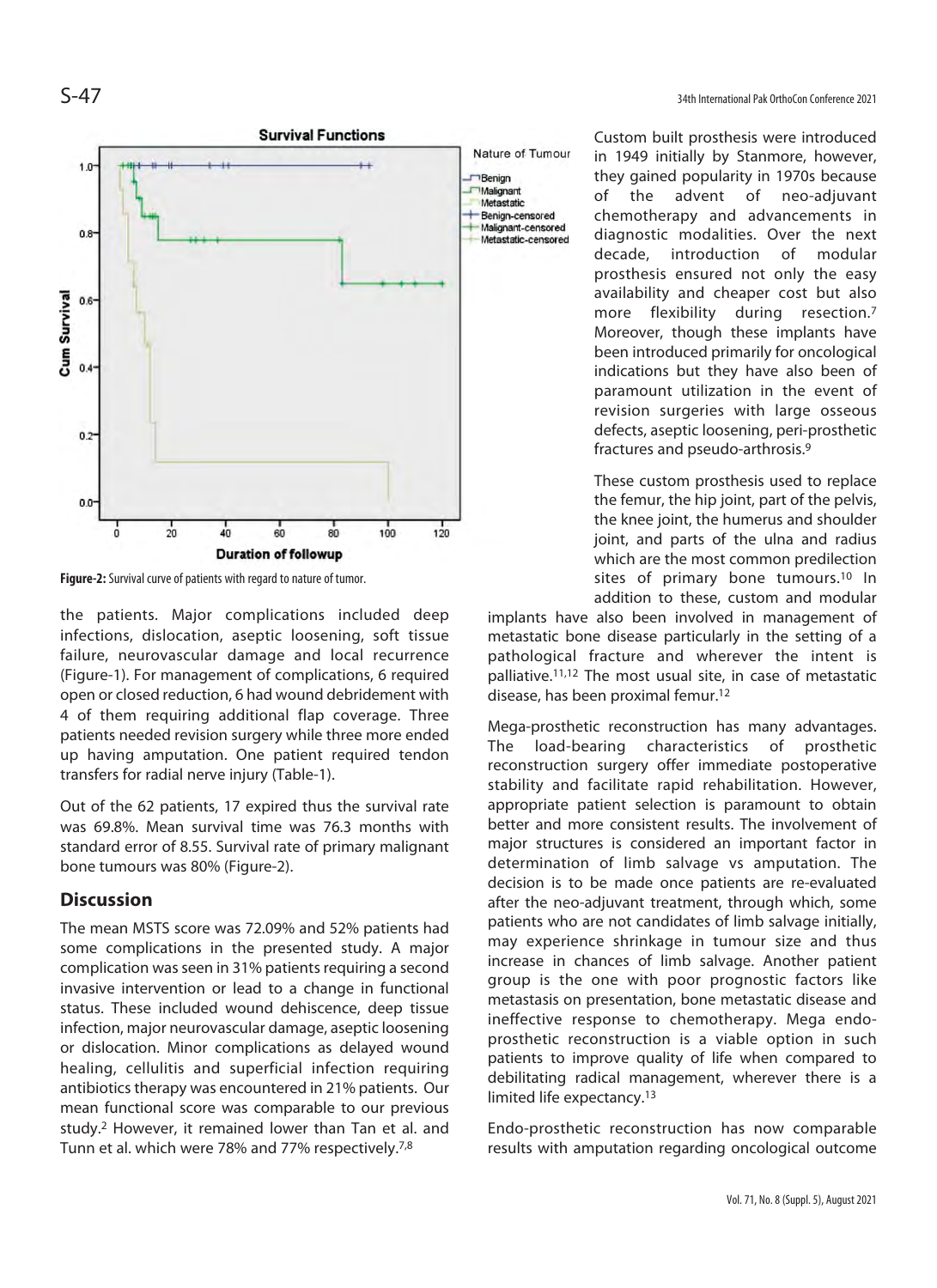34th International Pak OrthoCon Conference 2021  $\mathsf{S}\text{-}48$ 

**Table-2:** Comparison of our surgical and functional outcomes with international literature.

| Author                          | No. of<br>cases | Type of<br>prosthesis | <b>MSTS</b><br>(% ) | Aseptic Loosening /<br>Dislocation (%) | Implant<br>fracture (%) | <b>Infection</b><br>(% ) |
|---------------------------------|-----------------|-----------------------|---------------------|----------------------------------------|-------------------------|--------------------------|
|                                 |                 |                       |                     |                                        |                         |                          |
| Malawer et. al. <sup>6</sup>    | 68              | Mix                   | 75                  | 17                                     |                         | 13                       |
| Tan et. al. <sup>7</sup>        | 19              | Mix                   | 78.3                | 10.5                                   | 0                       | 31.5                     |
| Natarajan et. al. <sup>16</sup> |                 | <b>Total Femur</b>    | 66.6                | 11.8                                   | 0                       | 11.8                     |
| Futani et al. <sup>26</sup>     | 22              | Distal Femur          | 74                  | 22.7                                   | 9.1                     | 27.3                     |
| <b>Current Series</b>           | 62              | Mix                   | 72.1                | 4.9                                    | 0                       | 9.6                      |



**Figure-3A:** Patient developed deep infection and wound dehiscence. Flap coverage Figure-3A: Patient developed deep infection and wound dehiscence. Hap coverage **Figure-3B:** X-ray showing inadequate cement mantle causing aseptic loosening.<br>was attempted twice which failed.

and long-term survival but also with better functional outcome in terms of Musculoskeletal Tumour Society (MSTS) score. Since, bone sarcomas are the fourth most common cancer in individuals under the age of 25, this demands longevity of the reconstructions. Furthermore, cancer patients are more prone to complications, due to the impaired immune system, longer surgery time, and greater loss of tissue and structures.14 These megaprosthesis also have worse long-term results compared to conventional total joint replacements.15

Nevertheless, all of these studies were based on primary bone tumours while our work also incorporated the cases of metastatic bone disease. In terms of functional



outcomes, deep infection and concomitant pathology e.g., advanced osteoarthritis or AVN of ipsilateral joints also has an influence.<sup>15,16</sup> Comparison with other studies in literature is displayed in Table-2.

On comparison with other studies17-19 with the rates of 4% to 30%, 9.6% of our patients showed peri-prosthetic infection which is one of the most common complication after mega endo-prosthesis apart from local recurrence (Figure-3A). This is attributed to various risk factors like tumour disease, chemotherapy-induced immunosuppression, poor soft tissue situation due to radiation therapy, long operation time and inadequacy of coverage.20 One patient with metastatic renal carcinoma underwent tumour debulking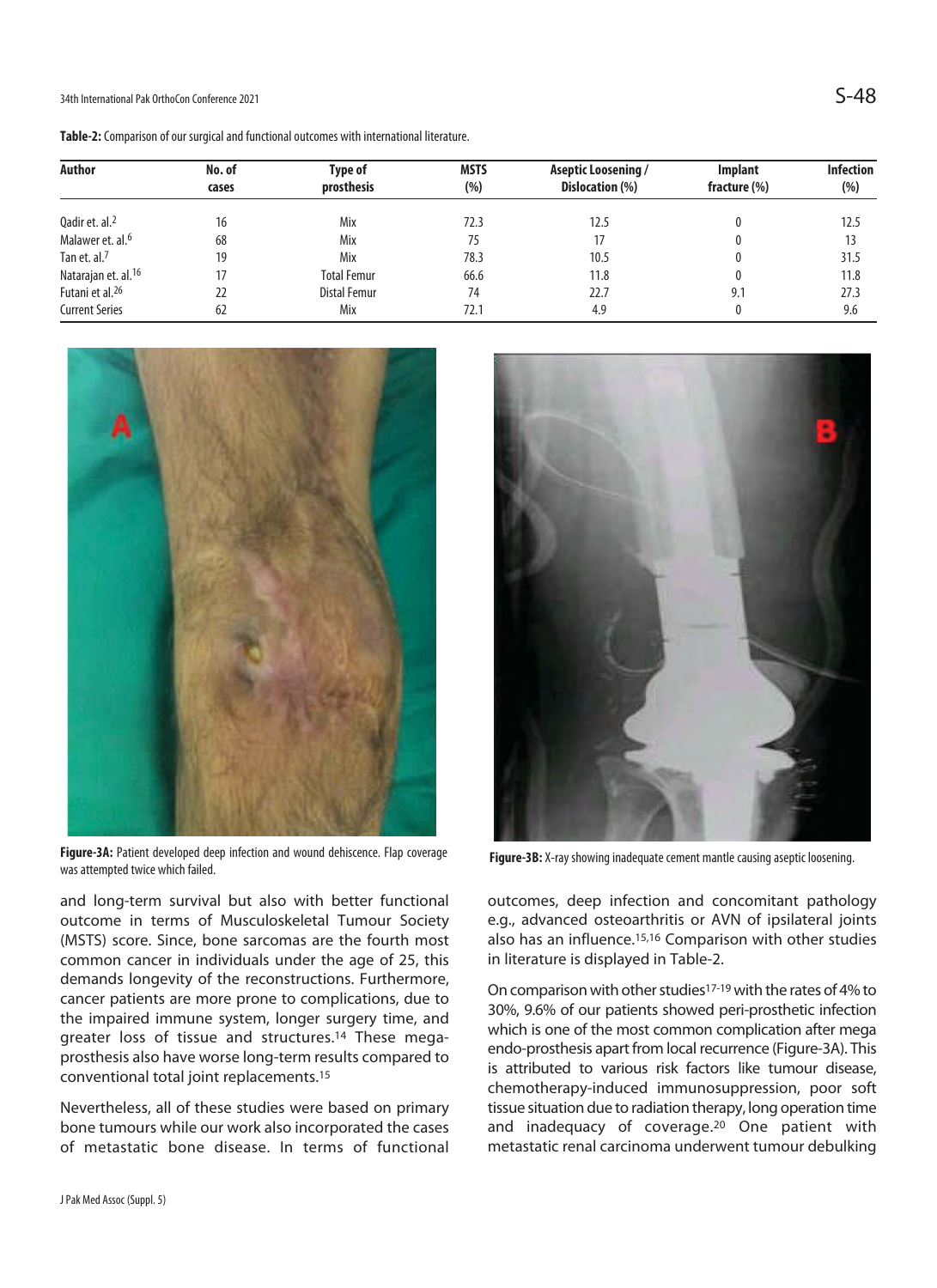and proximal femur replacement while four with primary malignant bone tumours received neo-adjuvant as well as adjuvant chemotherapy. Another case was that of a 14 year old girl with Ewing's Sarcoma who developed periprosthetic infection after 5 years of index surgery, though in literature, majority of the cases present within first two years.20 No significant difference was found in the infection rate between hip and knee surgeries. Recent studies have shown the promising results of silver coated mega-endoprosthesis in terms of decreased infection rate, however, no long-term level 1 data is available yet. Moreover, cost and availability have also been major deterrents of those implants in our setting.21,22

Three amputations had been observed in our study in which 2 of them had infection and patients underwent multiple wound debridement and coverage. In the third case, however, there was recurrence after undergoing intramedullary nailing of the pathological fracture of femur secondary to a Leiomyosarcoma, which was found out on subsequent biopsy. Our overall limb salvage rate was 95%.

Among the patients who required revision surgery, we performed revision of femoral components only. Both remained disease free, however, one of them developed coronal instability after 10 years of initial surgery (Figure-3B). One of the rare complications and cause of revision is failure of hinge mechanism, which was also experienced by one of our patients. He eventually developed knee dislocation. Polyethylene (PE) bushing failure had been the likely mechanism in our case, which is also reported as one of the reasons of this type of failure.23

Our recurrence rate in primary malignancies remained 9% which is comparable with literature. Both Ham et al. and Malawer et al. reported 6% rate of local recurrence.<sup>6, 24</sup>

Overall survival rate of our patients was 67.8%, whereas, mean survival time was 76±8.55 months. These were primarily patients with metastatic bone disease. Among those with primary malignant bone tumours, survival rate had been 80%.

### **Conclusion**

Mega-endoprosthetic reconstruction is a good option, in terms of functional outcome, for limb salvage after bone tumour resection, with an acceptable rate of complications. However, cost has been a major deterrent. Patient selection and rehabilitation is of paramount importance for a good outcome.

### **Limitations**

There were numerous limitations in our study. Most

important one was the small sample size despite a long span of 10 years. This is because of the financial limitations of our patient group. Secondly, we used prosthesis from different providers, which may have a bearing upon mechanical complications and long-term survival of the implants. However, it had no bearing upon resection plan and margins. Moreover, the follow up is too short in some cases to have any implications upon recurrence rate, functional score and particularly survival.

# **Recommendations**

Future refinements in technique and technology would certainly improve the outcome and minimize the complications associated with limb salvage.

### **Disclaimer:** None.

**Conflict of Interest:** None.

### **Funding Disclosure:** None.

# **References**

- 1. Hwang JS, Mehta AD, Yoon RS, Beebe KS. From amputation to limb salvage reconstruction: evolution and role of the endoprosthesis in musculoskeletal oncology. J Orthop Traumatol. 2014; 15:81-6.
- 2. Qadir I, Umer M, Baloch N. Functional outcome of limb salvage surgery with mega-endoprosthetic reconstruction for bone tumors.Arch Orthop Trauma Surg. 2012; 132:1227-32.
- 3. Pala E, Trovarelli G, Calabrò T, Angelini A, Abati CN, Ruggieri P. Survival of modern knee tumor megaprostheses: failures, functional results, and a comparative statistical analysis. Clin. Orthop. Relat. Res. 2015; 473:891-9
- 4. Schwartz AJ, Kabo JM, Eilber FC, Eilber FR, Eckardt JJ. Cemented distal femoral endoprostheses for musculoskeletal tumor: improved survival of modular versus custom implants. Clin. Orthop. Relat. Res.2010; 468:2198-210.
- 5. Natarajan MV, Sivaseelam A, Ayyappan S, Bose JC, Kumar MS. Distal femoral tumours treated by resection and custom megaprosthetic replacement. Int Orthop. 2005; 29:309-13.
- 6. Malawer MM, Chou LB. Prosthetic survival and clinical results with use of large-segment replacements in the treatment of highgrade bone sarcomas. J Bone Joint Surg (American volume). 1995; 77:1154-65.
- 7. Tan PK, Tan MH. Functional outcome study of megaendoprosthetic reconstruction in limbs with bone tumour surgery. Ann Acad Med Singap. 2009; 38:192.
- 8. Tunn P, Pomraenke D, Goerling U, Hohenberger P. Functional outcome after endoprosthetic limb-salvage therapy of primary bone tumours-a comparative analysis using the MSTS score, the TESS and the RNL index. Int. Orthop 2008; 32:619-25.
- 9. Veth R, Nielsen H, Oldhoff J, Koops HS, Mehta D, Oosterhuis J, et al. Megaprostheses in the treatment of primary malignant and metastatic tumors in the hip region. J Surg Oncology. 1989;  $40.214 - 8$
- 10. Fakler JK, Hase F, Böhme J, Josten C. Safety aspects in surgical treatment of pathological fractures of the proximal femurmodular endoprosthetic replacement vs. intramedullary nailing. Patient Saf. Surg 2013; 7:37.
- 11. Hattori H, Mibe J, Yamamoto K. Modular megaprosthesis in metastatic bone disease of the femur. Orthopedics. 2011; 34:e871-e6.